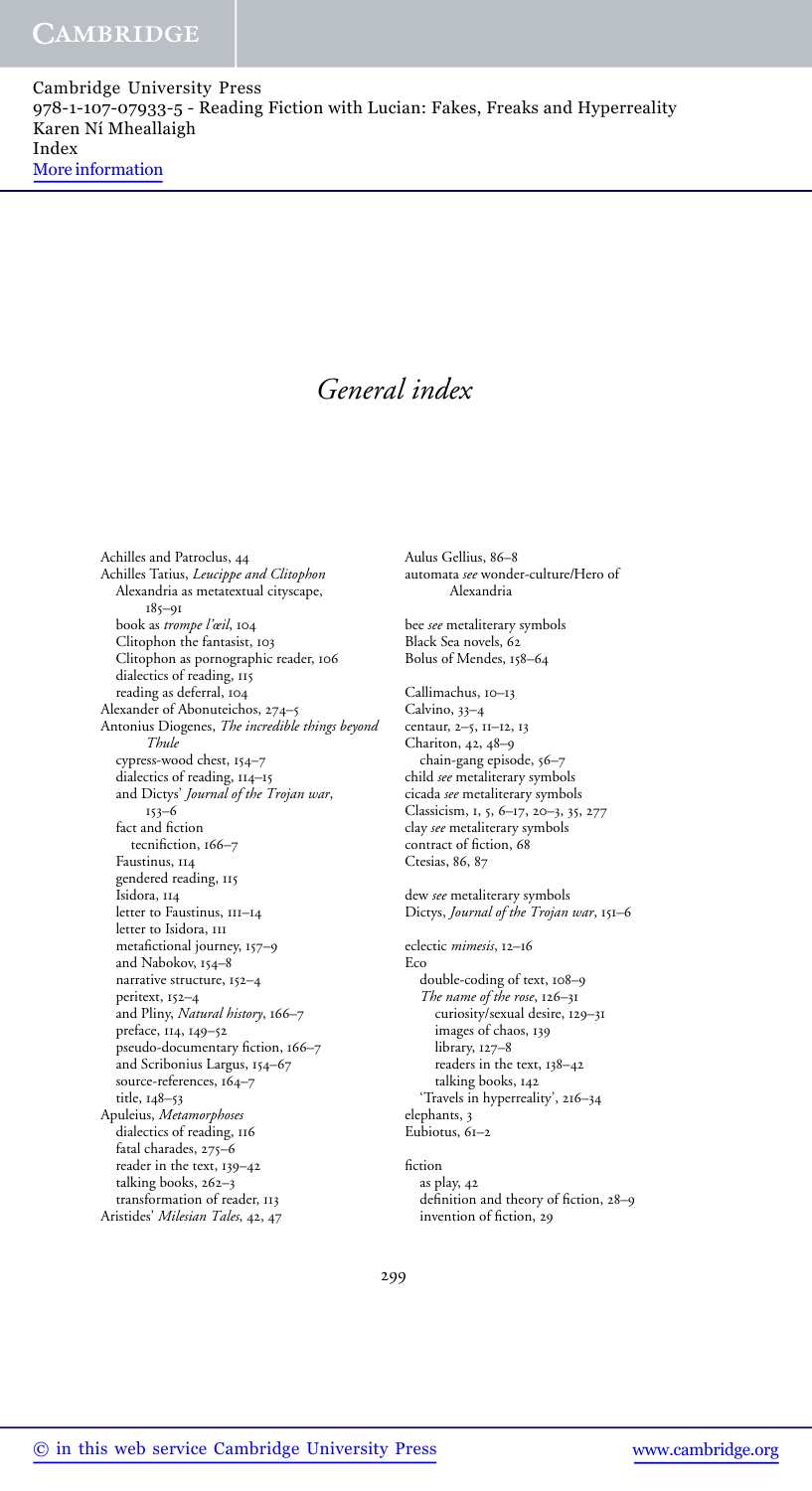flowers *see* metaliterary symbols fluidity of novelistic narrative, 61–3

Galen, 167–70 forgery, 124 *On the nature of semen*, 167–9 Geryon, 35, 41 globalization, 25–6 *gnomai ¯* , 46 Gorgias, 75–8 gout, 86

Harpocration *see Kyranides* Heliodorus, *Ethiopian tales*, 198–202 materiality of text, 193–200 *tainia* and peritext, 185–202 Hero of Alexandria, *On automata*,  $265 - 9$ and hyperreality, 270 hippocentaur *see* centaur *Historia Augusta*, 125, 276–7 homoerotic plots, 44 hybridity, 3–6, 7–8, 11–20, 35, 40–1

imprisonment, 55–7 innovation *see* novelty

*Kyranides*, 161–5

Lobon of Argos, 123 Longus, *Daphnis and Chloe*, 192–4 city as peritextual marker, 183–91 dialectics of reading, 115–16 ending, 191–4 doors, 188–93 *explicit*, 193–4 pseudo-documentary fiction, 167–88 Lucian and Eco, 35, 137–43, 232–4 epigram 'on his own book', 167–70 and Galen, 169–70 and Greek language, 35 and Greek novels, 39–71 Heraclitean forgery, 124 *Icaromenippus see True Stories Life of Alexander of Abonuteichos*, 272–5 as marginal figure, 34–6, 38 on material text, 145–8 and originality, 4–6, 8, 23, 26 Parthian war historians, 148–50 on performance contexts (oral/written), 137, 148 on peritext, 149–50 authorial name, 171–7

## 300 *General index*

book divisions, 177–83, 229–30 preface, 146–9 titles, 146–50 *Portraits* dialogues, 177 psychology of fiction, 30 theory of fiction, 31–5 meadow *see* metaliterary symbols Mesomedes, 276–7 metaliterary symbols bee, 12 child, 11 cicada, 11, 13 clay, 3, 5, 6, 13, 20–3 dew, 11 flowers, 12, 15 nightingale, 11, 13 ocean, 11 pot, 20 sculpture, 14–17 Telchines, II, 13 untrodden path, 11 urn, 22 water-imagery, 11 wax, 20–3 microfiction, 42–3, 71 *mim¯esis*, 4–8, 15–17, 23 modernity, 1–2, 6, 8–13, 24 in classical literature, 9 in Hellenistic literature, 9–11 in Homer *Odyssey*, 8 Nabokov *Pale fire*, 156–8 Thule/Zembla, 157–8 Niceros werewolf tale, 96 nightingale *see* metaliterary symbols novel-reading in antiquity, 101–2 novella, 43 novels and textuality, 126, 146 novelty, 1–17 ocean *see* metaliterary symbols *Onos*, 142–3 bedroom door, 136 curiosity/sexual desire, 131–3 epitome theory/ text network theory, 137 metamorphosis and fiction, 133–4 Palaistra, 134–6

Palaistra/Jorge of Burgos, 137–8 sexual frame, 134

the unwritten novel *Bird*, 136 witch's chest, 137–8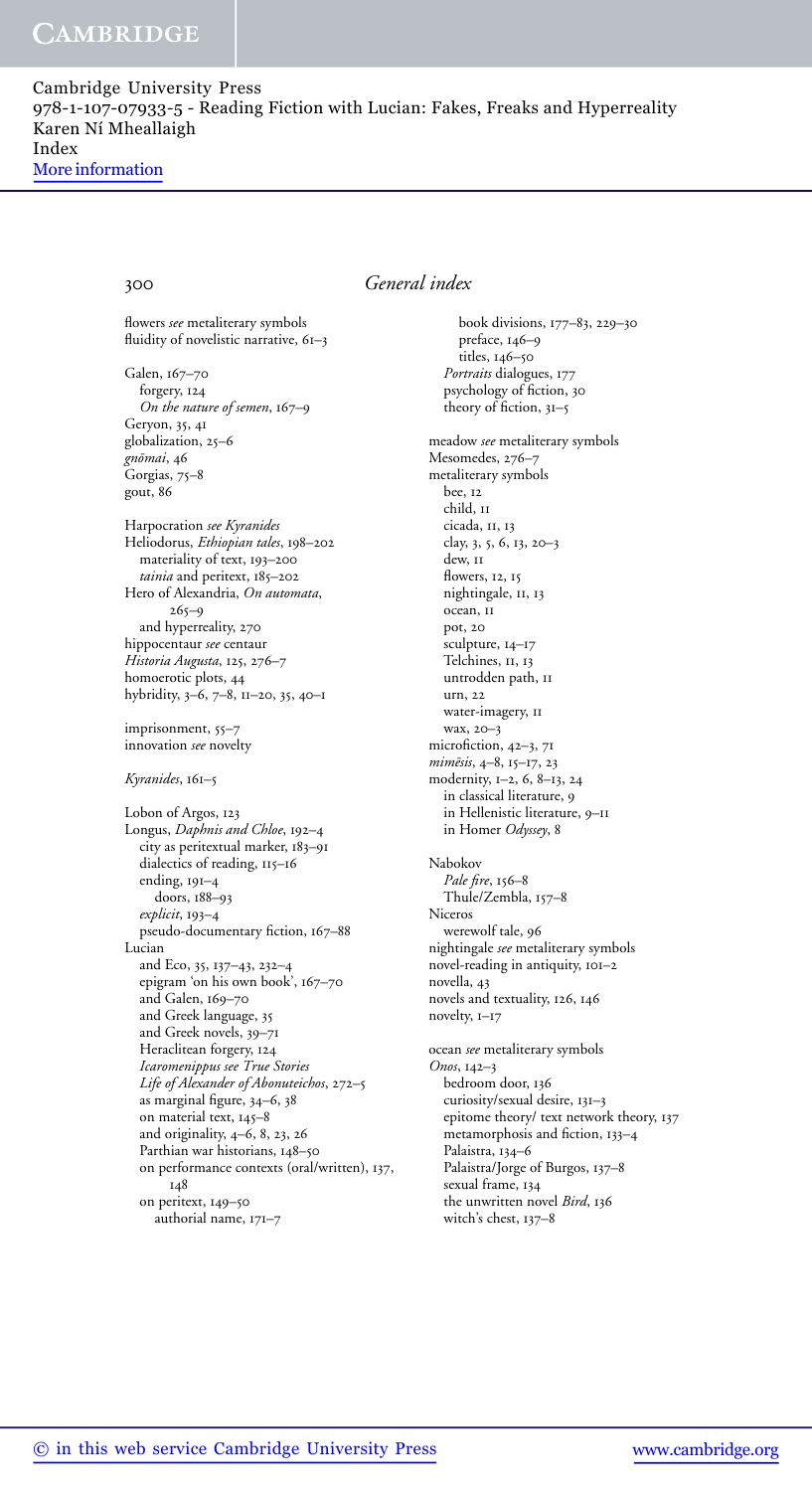pantomime, 18–20

Cambridge University Press 978-1-107-07933-5 - Reading Fiction with Lucian: Fakes, Freaks and Hyperreality Karen Ní Mheallaigh Index More information

> Parthenius, 42 Parthian war historians *see* Lucian peritext in antiquity, 200–5 Petronius, *Satyrica* hyperreality, 251–60 Trimalchio the technophile, 277 *Philopseudes* art/poetry as deception, 77–8 deceptive book, 90–1 dialogic frame, 84–6 embedded readers, 105–6 ethics of lying, 76–9 gastronomic metaphor, 86 inebriation, 88 literary lies, 80–1 magical books, 93 material text, 89–91, 99–100 oral narrative, 94–7 Platonic presences *Hippias Minor*, 78–9 *Laws*, 79–80 *Phaedo*, 74, 91 *Philopseudes*, 74–80 *Republic*, 75–6 *Symposium*, 74 rabies/contagion of lies, 88–9 reading *apista*, 93–4 recreational reading, 92–3 secluded reading, 97–8, 99–102 theories about ghosts, 91–2 therapeutic reading, 100–1 Tychiades as ambivalent narrator, 82–3 Philostratus, *Heroicus*, 264–5

Plato allegory of the cave, 264–70; *see also Philopseudes*, *True stories* pleasure of the *pseudos*, 73–4 Pliny, *Natural history summarium*, 166–7 'poetics of innovation' *see* modernity postclassical, 33 postclassicism, 2, 8–17, 22–7 postmodernism, 2, 8–27 pots *see* metaliterary symbols *prolaliai*, 1–6, 13, 20–3, 32, 33–4, 36 Prometheus, 2, 3–8, 13, 19–23, 38, 277 ps.-Democritus *see* Bolus of Mendes ps.-Thessalus of Tralles *On the virtues of plants*, 158–63 pseudo-documentary fiction, 163–5

Phlegon of Tralles, 42

Ptolemy Chennus, *Novel history*, 116–26 female dedicatee, 118

# *General index* 301

imaginary library, 122–3 and miscellany, 119 'new mythology', 121 prologue, 117–20 source-citation, 120–4 puppetry *see* wonder-culture Quintilian source-references, 125 Roman empire, 44–9 rumour, 47 Scribonius Largus, 112–13 *Compounds*, 166–7 sculpture *see* metaliterary symbols Scythia as liminal space, 66 Scythians, 65-6 sea-storm narratives, 51–5 self-condemnation, 56 semiotic fiction, 110 detective novel, 110 voyage of discovery, 110 shipwreck survivors, 53–5 spectacle *see* wonder-culture syntagmatic/paradigmatic desire, 109 talking books *see* Eco, *The name of the rose* and Apuleius, *Metamorphoses* Telchines *see* metaliterary symbols theatrical metaphor, 45 Timotheus, 9, 13 *Toxaris* abridgement theory, 62–4 aetiological digression, 61 autodiegetic narrator, 67 and Iamblichus' *Babylonian tales*, 70–1 narratives of deception, 64 novel-reading, 70 oaths, 68–70 oral improvisation, 63–5 trial scene, 56-7 *True stories*, 181–5 *ampelomixia*, 206–15 Ass-Legs and the literary canon, 213–16 book division, 216–30 closure, 171–83 dialectics of reading, 116 and the dynamics of *mimesis*, 215–16 and Eco, 'Travels in hyperreality', 230–4 ending Galen, 167–70 Thucydides, 160, 169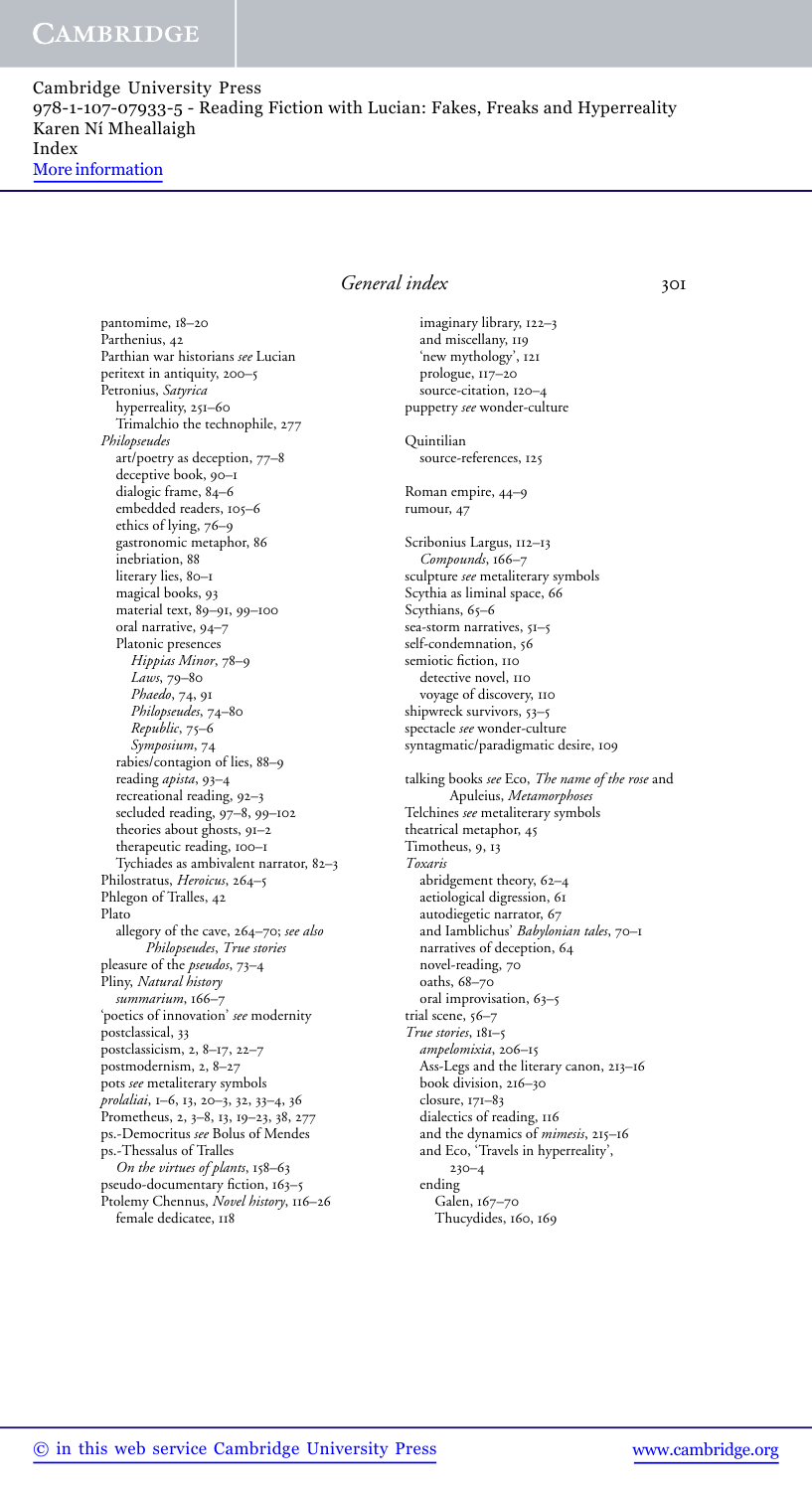# 302 *General index*

*True stories* (*cont*.) Homer's lost epic, 232–9 and *Icaromenippus*, 211–19, 221–2 and *The incredible things beyond Thule*, 182–5 interviews with Homer, 235–40, 244 Tigranes of Babylon, 232–40 Island of Dreams, 227–32 Isle of the Blessed, 245–50 canonical world, 244–5 Homer, 243–5 hyperreality, 240–50 imperial literary culture, 243–8 Plato, 237–43 Lucian's inscription, 253–8 lunar mirror, 222–7 'encyclopaedic mirror', 222–6 mirrors and *mimesis*, 221–4 lunar philosophies, 208–20 mimetic worlds, 229–32 moon, 226–7 artificiality, 218–21 mirror-world, 217–21 Odysseus' letter, 240–5, 254 hypertextuality, 248–54 and Old Comedy, 167–74 and Petronius, *Satyrica*, 254–60 Plato's allegory of the cave, 221–9 prologue, 195, 208 and ps.-Longinus, *On the sublime*, 202, 215 tecnifiction, 167-70 Vine-women and the literary canon, 215–16 world inside the whale, 228–30

ugly women, 58–9 untrodden path *see* metaliterary symbols

### violence, 46

water *see* metaliterary symbols wax *see* metaliterary symbols wonder-culture, 277; *see also* Hero of Alexandria automata, 269–70 collections of wonders, 263–4 Commodus the technophile, 276–7 fatal charades and hyperreality, 270–2 'freak-market' at Rome, 275–6 giant bones, 263–5 hippocentaur, 262-3 hybrid monsters, 265 in imperial fiction, 277 Apuleius, 275–6 Mesomedes, 276–7 Petronius, 277 performing animals, 271–4 Potheinos the puppet-master, 269–70 religious wonders and holy men, 275 satyrs, 260, 262–4 shadow-puppetry, 266–70 street-entertainers, 271–5 technology of wonder, 266–71 tritons, 260, 263

### Xenophon of Ephesus, 49–51

Zeuxis, 3–5, 10, 13, 15–17, 78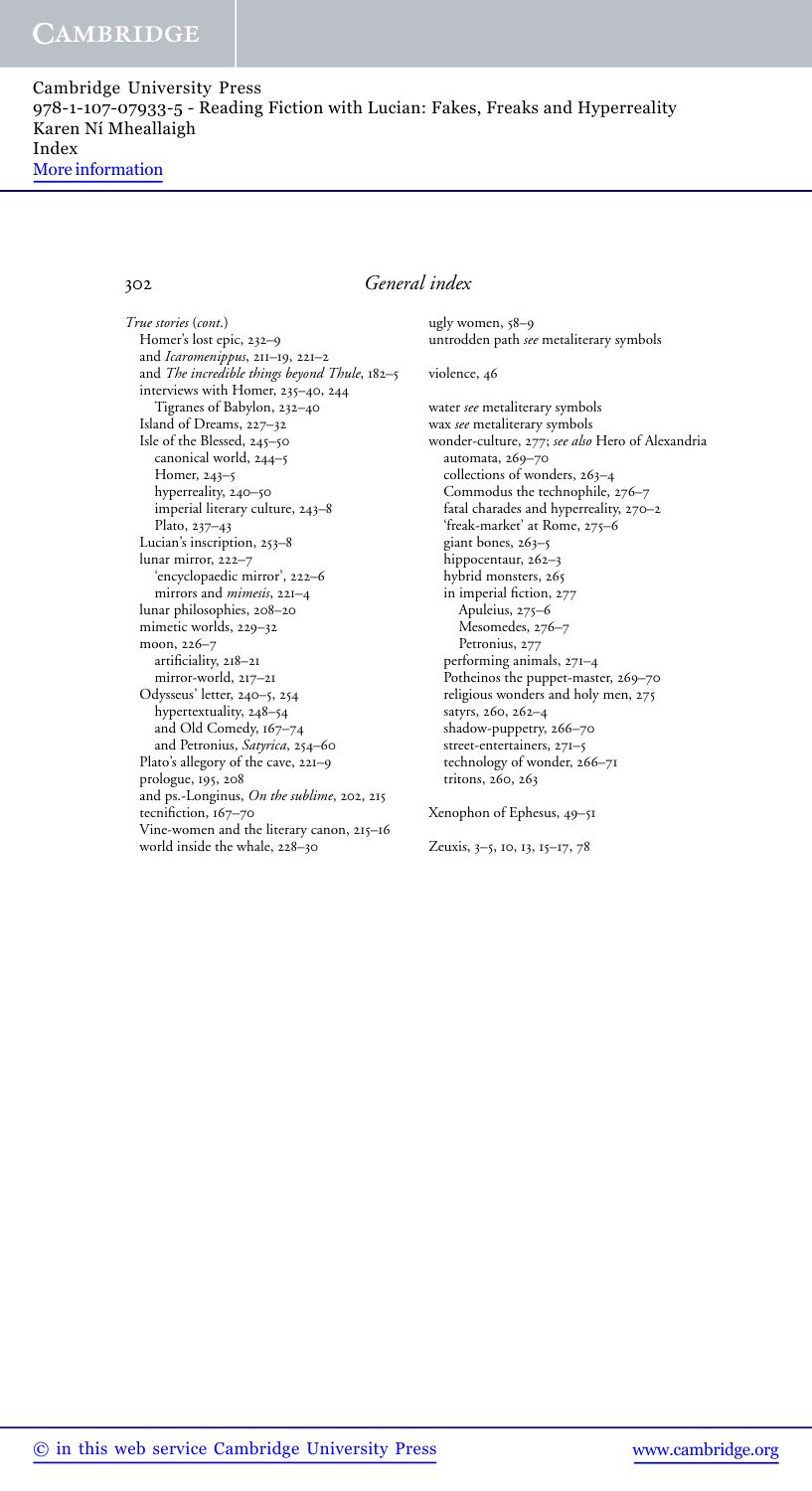# *Index locorum*

Achilles Tatius *Leucippe and Clitophon* 1.2.2, 85, 115 *Leucippe and Clitophon* 1.6, 103–5 *Leucippe and Clitophon* 1.7.4–5, 59 *Leucippe and Clitophon* 1.9.4–5, 224 *Leucippe and Clitophon* 3.1–5, 51–5 *Leucippe and Clitophon* 5.1, 191 *Leucippe and Clitophon* 5.13–15, 224 Aelian *History of animals* 11.40, 263 Antonius Diogenes, *The incredible things beyond Thule* P.Dubl. C3, Col. II, 51–5 Photius, *Bibl.* 110b 16-19, 153 Photius, *Bibl.* 111a 7-11, 185 Photius, *Bibl.* 111a 30–40, 112–14 Photius, *Bibl.* 111a, 184 Photius, *Bibl.* 111b 21-2, 156 Apuleius *Apology* 14, 223 *Metamorphoses* 1.1, 142 *Metamorphoses* 1.4.2–3, 276 *Metamorphoses* 2.2, 131 *Metamorphoses* 2.32–3.11, 276 Aulus Gellius *Attic nights* 9.4, 86–8 *Calligone*, 61–2 Callimachus *Aetia* prologue, 11, 12–13 *Hymn to Apollo* 106–12, 11–13 Calpurnius Siculus *Eclogues* 7.69–72, 271 Cassius Dio 76.1.4, 271 Chariton *Chaereas and Callirhoe* 1.4, 45–6 *Chaereas and Callirhoe* 1.5.2, 44 *Chaereas and Callirhoe* 4.2, 56–7 *Chaereas and Callirhoe* 4.2.1–3, 44 *Chaereas and Callirhoe* 8.1.4–5, 100–1 *Chaereas and Callirhoe* 8.4–8.5, 97–102 *Chaereas and Callirhoe* 8.8.16, 182

Dictys, prologue, 154–6 Diodorus Siculus 4.8.4, 265 Dionysius of Halicarnassus *On imitation* p. 31.1–3 Aujac, 14 *On imitation* p. 32.4–5, 14–16 Galen *On the causes of disease*, p. 41 Kühn, 170 *On the diagnosis of the pulse*, p. 961 Kühn, 170 *On difficulties in respiration*, p. 960 Kühn, 170 *On the dissection of the uterus*, p. 908 Kühn, 160 *On maintaining good health*, p. 452 Kühn, 169–70 *On the nature of semen*, p. 525 Kühn, 167-9 Gorgias DK b 23, 78 Heliodorus *Ethiopian tales* 2.31.2, 198 *Ethiopian tales* 4.8.1, 195 *Ethiopian tales* 4.8.1–2, 200 *Ethiopian tales* 10.13.1, 198 *Ethiopian tales* 10.41.4, 182, 200 Hero of Alexandria *On automata* 2.12, 266 *On automata* 3–4, 266 *On automata* 4.4, 267 *On automata* 23.8, 269 *On automata* 24.1, 269 *On automata* 24.1–2, 269 *On automata* 24–30, 267–8 *Historia Augusta Carinus* 19.2, 271 *Pertinax* 8.6–7, 277 *Tacitus* 8.1, 125 *History of Apollonius King of Tyre* 34, 101 Jerome

*Life of Paul* 8, 264

303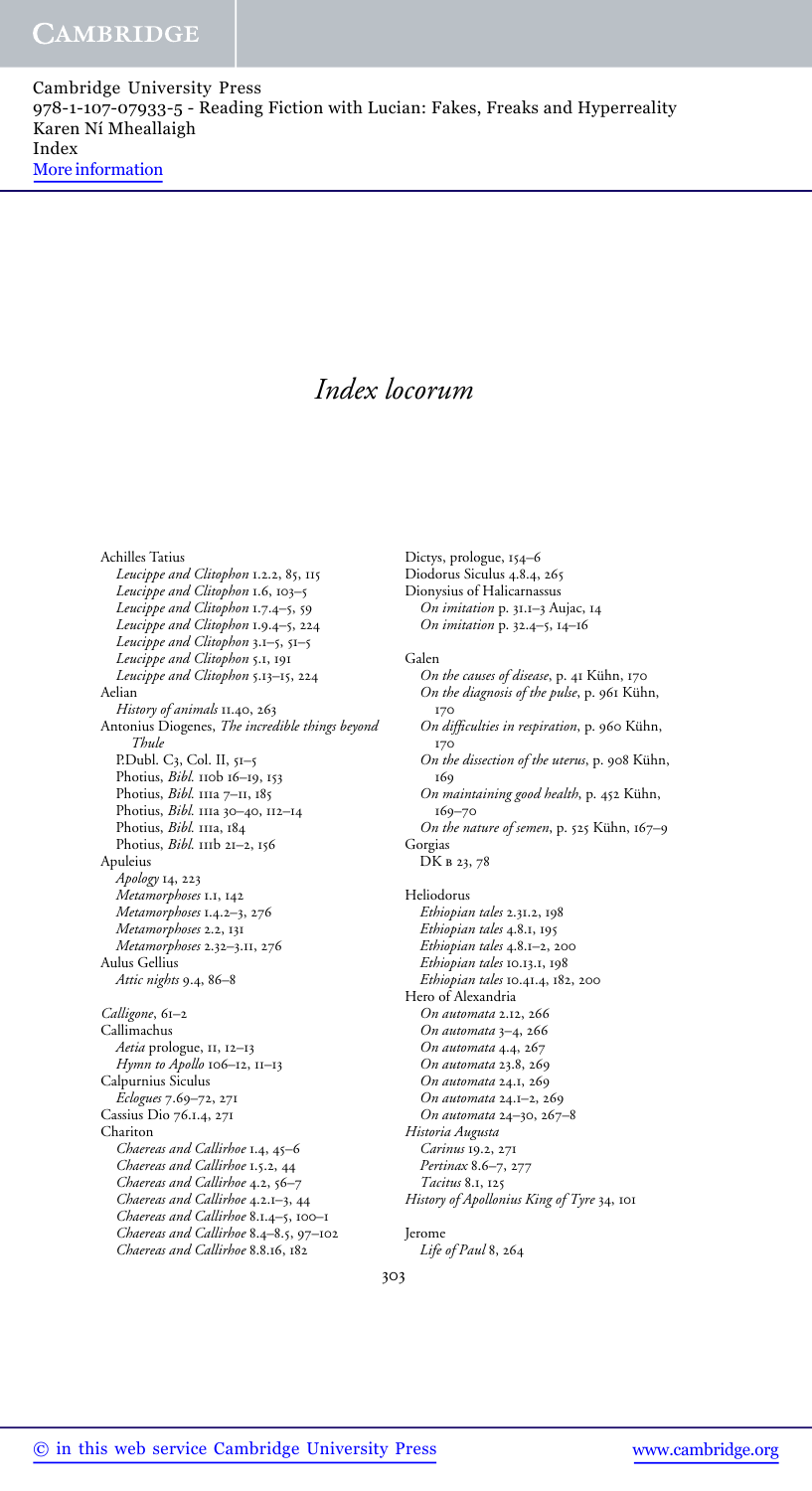# 304 *Index locorum*

Longus *Daphnis and Chloe*, pref. 4, 115–16, 189 *Daphnis and Chloe* 1.1, 188 *Daphnis and Chloe* 1.32, 190 *Daphnis and Chloe* 2.39, 190 *Daphnis and Chloe* 4.39–40, 192–4 *Daphnis and Chloe* 4.40.3, 182 Lucian *A professor in public speaking* 9, 209 *A professor in public speaking* 17, 124–5 *A professor in public speaking* 20, 21–2 *Apology* 1–7, 21 *Apology* 3, 147 *Dialogues of the Gods* 5.2, 7–8 Epigram [IV, 85] 1 (Photius, *Bibl.* 96b 7–11),  $171-2$ *Fisherman* 25–6, 147–8 *Icaromenippus* 15–19, 222 *Icaromenippus* 20, 218 *In defence of portraits* 1–12, 16–17 *On the dance* 19, 18–20 *On an ignorant book-collector* 16, 148 *On hired scholars* 1, 53–4 *On how to write history* 15, 149 *On how to write history* 16, 149 *On how to write history* 32, 149–50 *On how to write history* 53–4, 149 *On how to write history* 55, 149 *On how to write history* 62, 170 *Onos* 3–4, 131–2 *Onos* 4, 131 *Onos* 4–5, 132–3 *Onos* 11–12, 135–8 *Philopseudes* 1, 75–6, 85 *Philopseudes* 2, 85, 174–5, 265 *Philopseudes* 2–3, 80–3 *Philopseudes* 5, 84–5, 90–1 *Philopseudes* 6, 85–6 *Philopseudes* 27, 89, 91 *Philopseudes* 30–1, 91–4 *Philopseudes* 32, 93–4 *Philopseudes* 39, 86 *Philopseudes* 39–40, 88–9 *Portraits* 5, 15–16 *Portraits* 10, 177 *Prometheus* 12–16, 7 *Toxaris* 10, 40, 44 *Toxaris* 11–12, 68 *Toxaris* 12–18, 43–9 *Toxaris* 19, 69 *Toxaris* 19–21, 49–55 *Toxaris* 24, 69 *Toxaris* 24–6, 57–60 *Toxaris* 27–34, 55–7 *Toxaris* 38, 69

*Toxaris* 44–55, 60–6 *Toxaris* 56, 69–70 *Toxaris* 57–60, 66–7 *Toxaris* 62, 41 *True stories* 1.1–4, 206–8 *True stories* 1.2, 172 *True stories* 1.2–3, 184 *True stories* 1.3, 172–3 *True stories* 1.4, 184 *True stories* 1.5, 181 *True stories* 1.7, 169–70, 209 *True stories* 1.7–9, 211–15 *True stories* 1.8, 212–15 *True stories* 1.22–4, 219–20 *True stories* 1.22–5, 221 *True stories* 1.26, 221–7 *True stories* 1.29, 173–4 *True stories* 1.31–3, 227 *True stories* 1.33, 227–8 *True stories* 1.39, 228 *True stories* 1.42, 182 *True stories* 2.1, 182, 229 *True stories* 2.6–7, 246 *True stories* 2.6–10, 241 *True stories* 2.10, 246 *True stories* 2.12–13, 240 *True stories* 2.17, 241, 242–3, 246 *True stories* 2.18, 246 *True stories* 2.20, 235–40 *True stories* 2.21, 246 *True stories* 2.22, 240 *True stories* 2.23, 241 *True stories* 2.24, 239 *True stories* 2.25–6, 241 *True stories* 2.27, 246 *True stories* 2.28, 169–70, 171, 176, 247, 254–8 *True stories* 2.29, 244–5, 253 *True stories* 2.31, 173–4 *True stories* 2.32–5, 230–2 *True stories* 2.33, 231 *True stories* 2.34, 230 *True stories* 2.35, 244–5, 251–4 *True stories* 2.46, 215–16 *True stories* 2.47, 169–70, 182–3 *You are a literary Prometheus* 2, 20–3 *You are a literary Prometheus* 3, 5 *You are a literary Prometheus* 5, 5 *You are a literary Prometheus* 7, 5–6 *Zeuxis* 7, 3

## Martial

*Liber spectaculorum* 5, 272 *Liber spectaculorum* 5.1–2, 274 *Liber spectaculorum* 8, 272